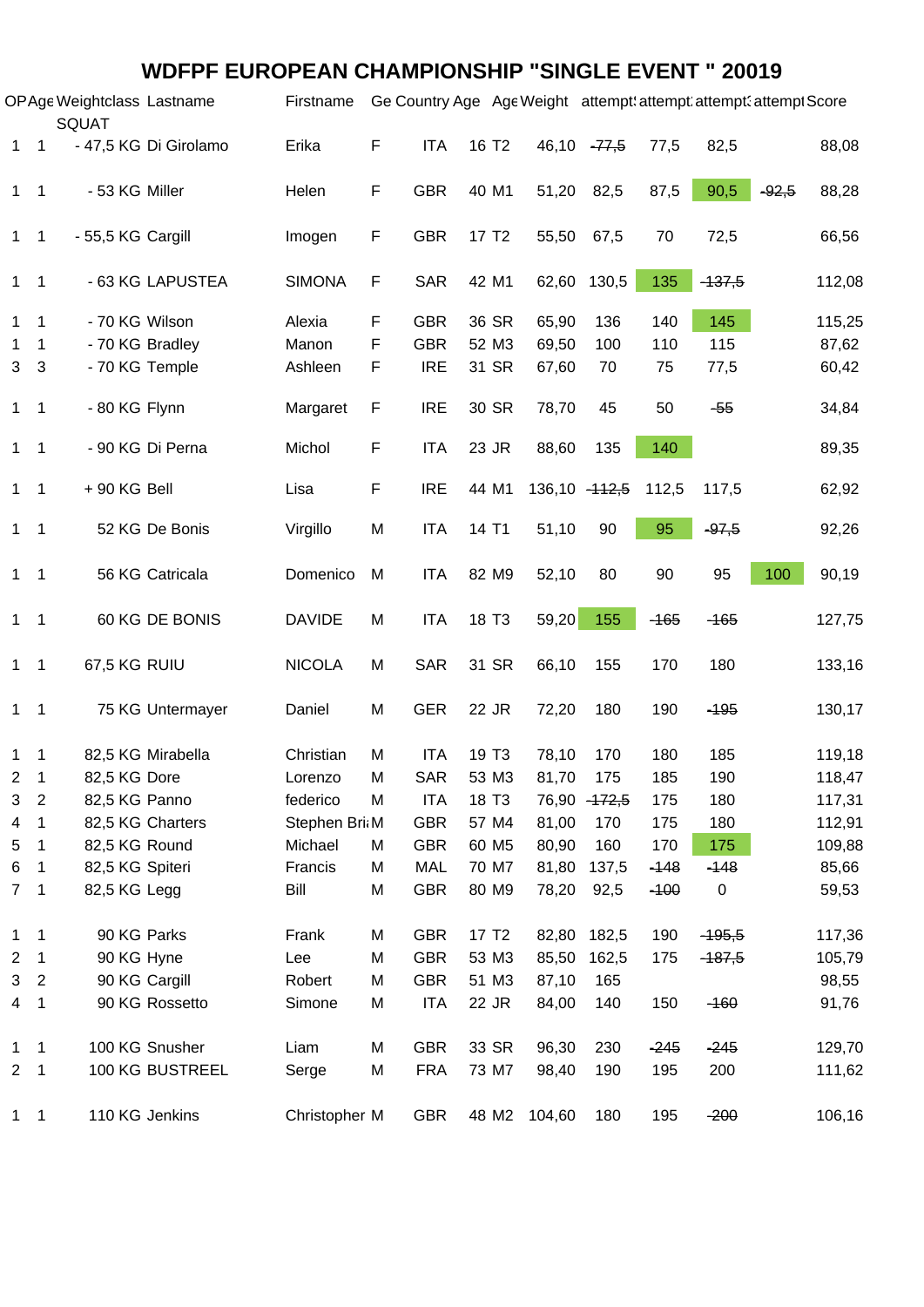### **WDFPF EUROPEAN CHAMPIONSHIP "SINGLE EVENT " 20019**

|                |                          | OP Age Weightclass Lastname<br><b>SQUAT</b> |                     | Firstname     |   | Ge Country Age Age Weight attempt: attempt: attempt: attempt Score |                   |              |        |        |        |     |        |
|----------------|--------------------------|---------------------------------------------|---------------------|---------------|---|--------------------------------------------------------------------|-------------------|--------------|--------|--------|--------|-----|--------|
| 1              | $\overline{1}$           |                                             | 125 KG Charlesworth | Rhys          | M | <b>GBR</b>                                                         | 29 SR             | 123,00       | 230    | 245    | $-250$ |     | 128,31 |
| 2              | - 1                      | 125 KG Tetzlaff                             |                     | Martin        | M | <b>GER</b>                                                         | 48 M2             | 124,20       | 190    | 200    | 210    |     | 109,64 |
| 3              | $\overline{2}$           | 125 KG Collins                              |                     | James         | M | <b>IRE</b>                                                         | 49 M2             | 116,40       | 140    | $-150$ | 155    |     | 82,18  |
| 1              | $\overline{\phantom{1}}$ | 125 KG Walker                               |                     | Trevor John M |   | <b>GBR</b>                                                         | 72 M7             | 116,70       | 130    | $-140$ | 146    | 150 | 76,84  |
| $1 \quad 1$    |                          |                                             | 145 KG Mc Hugh      | John          | M | <b>IRE</b>                                                         |                   | 37 SR 129,00 | 230    | 240    | 250    |     | 129,05 |
|                |                          |                                             | Equipped            |               |   |                                                                    |                   |              |        |        |        |     |        |
| $1 \quad 1$    |                          | - 53 KG Busby                               |                     | Olivia        | F | <b>GBR</b>                                                         | 23 JR             | 52,70        | 95     | $-100$ | 106    |     | 100,59 |
| $1 \quad 1$    |                          | - 55,5 KG Cargill                           |                     | Imogen        | F | <b>GBR</b>                                                         | 17 T <sub>2</sub> | 55,50        | 70     | 75     | $-80$  |     | 68,85  |
| $1 \quad 1$    |                          | - 58,5 KG Corda                             |                     | Elisa         | F | <b>ITA</b>                                                         | 34 SR             | 58,30        | $-130$ | $-140$ | $-140$ |     | 0,00   |
| $\mathbf{1}$   | $\overline{1}$           | 75 KG Santi                                 |                     | Alessio       | M | <b>ITA</b>                                                         | 31 SR             | 71,50        | 215    | $-220$ | $-220$ |     | 148,48 |
| 2 <sub>2</sub> |                          |                                             | 75 KG Vanhaverbeke  | Kenny         | M | <b>BEL</b>                                                         | 35 SR             | 74,30        | 170    | 177,5  | $-185$ |     | 118,82 |
| $1 \quad 1$    |                          | 82,5 KG Francia                             |                     | Marco         | M | <b>ITA</b>                                                         | 30 SR             | 81,70        | 200    | 215    | 220    |     | 137,17 |
| $1 \quad 1$    |                          | 90 KG Cargill                               |                     | Robert        | M | <b>GBR</b>                                                         | 51 M3             | 87,10        | $-210$ | $-210$ | 210    |     | 125,43 |
| 1              | $\overline{1}$           | 125 KG Tetzlaff                             |                     | Martin        | M | <b>GER</b>                                                         |                   | 48 M2 124,20 | 210    | 220    | $-230$ |     | 114,86 |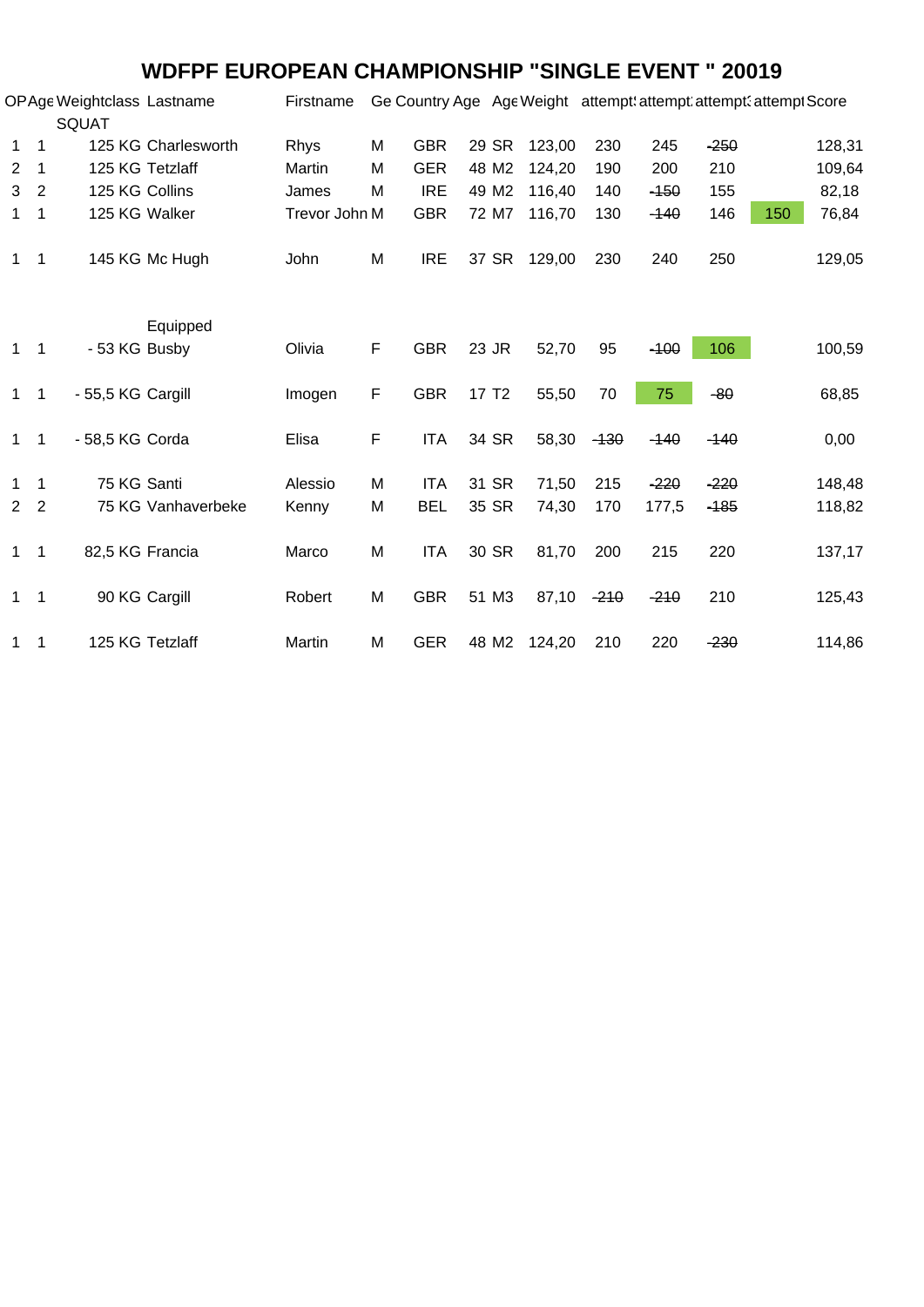# **EUROPEAN CHAMPIONSHIP "SINGLE EVENT" 2019**

|                         |                | OP Rank Weightclass Lastname<br><b>BENCH</b> |                       | Firstname     |    | GeCountry Age Age BW |                   |                   |        | 1       | 2        | 3         | 4     | Score  |  |
|-------------------------|----------------|----------------------------------------------|-----------------------|---------------|----|----------------------|-------------------|-------------------|--------|---------|----------|-----------|-------|--------|--|
| 1                       | 1              |                                              | - 47,5 KG Di Girolamo | Erika         | F  | <b>ITA</b>           | 16 T <sub>2</sub> |                   | 45,60  | 47,5    | $-50$    | 50        |       | 53,85  |  |
| 1                       | 1              |                                              | - 50,5 KG Anderson    | Lucy          | F  | <b>GBR</b>           |                   | 41 M1             | 49,80  | 67,5    | 71       | 72,5      | 73    | 72,74  |  |
| $\overline{2}$          | 1              | - 50,5 KG Howell                             |                       | Mia           | F  | <b>GBR</b>           | 16 T <sub>2</sub> |                   | 48,20  | 30      | 32,5     | $-35$     |       | 33,48  |  |
|                         |                |                                              |                       |               |    |                      |                   |                   |        |         |          |           |       |        |  |
| 1                       | 1              | - 53 KG Busby                                |                       | Olivia        | F  | <b>GBR</b>           |                   | 23 JR             | 52,60  | 55      | 60       | $-63$     |       | 57,57  |  |
| $\overline{2}$          | 1              | - 53 KG SALZA                                |                       | <b>SARA</b>   | F. | <b>SAR</b>           |                   | 41 M1             | 51,40  | 40      | $-45$    | $-45$     |       | 39,11  |  |
| 1                       | 1              |                                              | - 63 KG Rodrigues     | Ligia         | F  | <b>GBR</b>           |                   | 27 SR             | 62,30  | 87,5    | 92,5     | 95        |       | 79,19  |  |
| $\overline{2}$          | $\overline{2}$ |                                              | - 63 KG Perez Baeza   | Sonia         | F  | <b>GBR</b>           |                   | 39 SR             | 62,20  | 65      | 70       | $-72,5$   |       | 58,43  |  |
|                         |                |                                              |                       |               |    |                      |                   |                   |        |         |          |           |       |        |  |
| 1                       | 1              | - 70 KG Holley                               |                       | Kathryn       | F. | <b>GBR</b>           |                   | 38 SR             | 69,50  | 90      | 95       | $-96,5$   |       | 72,38  |  |
| $\overline{\mathbf{c}}$ | $\overline{c}$ |                                              | - 70 KG Sheridan      | Lucas         | F  | <b>GBR</b>           |                   | 33 SR             | 65,20  | 75      | 80       | 82,5      |       | 66,17  |  |
| 3                       | 1              | - 70 KG Bradley                              |                       | Manon         | F  | <b>GBR</b>           |                   | 52 M3             | 69,80  | 75      | 81       | 82,5      | $-85$ | 62,67  |  |
| 4                       | 1              | - 70 KG Taylor                               |                       | Angela        | F  | <b>GBR</b>           |                   | 47 M2             | 70,00  | 75      | 80       | $-85$     |       | 60,65  |  |
| 5                       | 5              | - 70 KG Temple                               |                       | Ashleen       | F  | <b>IRE</b>           |                   | 31 SR             | 67,60  | 50      | $-55$    | $-55$     |       | 38,98  |  |
| 6                       | 1              | - 70 KG Merrick                              |                       | Elizabeth     | F. | <b>GBR</b>           |                   | 56 M4             | 67,80  | 45      | $-50$    | $-50$     |       | 34,89  |  |
|                         |                |                                              |                       |               |    |                      |                   |                   |        |         |          |           |       |        |  |
| 1                       | 1              |                                              | - 80 KG Hebborn       | Emma          | F  | <b>GBR</b>           |                   | 30 SR             | 74,50  | 90      | 95       | $-100$    |       | 68,82  |  |
| 2                       | 1              |                                              | - 80 KG Gianello      | Michela Sar F |    | <b>ITA</b>           |                   | 22 JR             | 77,10  | $-72,5$ | 72,5     | 75        |       | 53,06  |  |
| 3                       | 3              | - 80 KG Flynn                                |                       | Margaret      | F  | <b>IRE</b>           |                   | 30 SR             | 79,10  | 37,5    | $-42,5$  | $-42,5$   |       | 26,04  |  |
|                         |                |                                              |                       |               |    |                      |                   |                   |        |         |          |           |       |        |  |
| 1                       | 1              |                                              | - 90 KG Di Perna      | Michol        | F  | <b>ITA</b>           |                   | 23 JR             | 88,10  | $-80$   | 80       | $-85$     |       | 51,27  |  |
| $\overline{2}$          | 1              |                                              | - 90 KG Mc Cauley     | Donna         | F  | <b>IRE</b>           |                   | 42 M1             | 85,90  | 70      | 75       | 77,5      |       | 50,62  |  |
| 1                       | 1              | $+90$ KG Bell                                |                       | Lisa          | F  | <b>IRE</b>           |                   | 44 M1             | 137,40 | 72,5    | 77,5     | $-80$     |       | 41,38  |  |
| 1                       | 1              |                                              | 52 KG De Bonis        | Virgilio      | M  | <b>ITA</b>           | 14 T1             |                   | 51,70  | 42,5    | 45       | $-47,5$   |       | 43,11  |  |
|                         |                |                                              |                       |               |    |                      |                   |                   |        |         |          |           |       |        |  |
| 1                       | 1              |                                              | 60 KG Sansosti        | Mattia        | M  | <b>ITA</b>           |                   | 28 SR             | 59,10  | 105     | 112,5    | 115       |       | 94,96  |  |
| $\overline{2}$          | 1              |                                              | <b>60 KG PAUCHARD</b> | Anthony       | M  | <b>FRA</b>           |                   | 20 JR             | 59,00  | 100     | 105      | $-110$    |       | 86,85  |  |
| 3                       | 1              |                                              | 60 KG de Bonis        | Davide        | M  | <b>ITA</b>           | 18 T <sub>3</sub> |                   | 59,40  | 100     | 105      | $-407,5$  |       | 86,24  |  |
| 4                       | 1              | 60 KG Jones                                  |                       | Sam           | M  | <b>GBR</b>           | 15 T1             |                   | 59,20  | 70      | 75       | $-80$     |       | 61,82  |  |
| 1                       | 1              |                                              | 67,5 KG Goossens      | Chesney       | M  | <b>BEL</b>           |                   | 27 SR             | 65,00  | 140     | 145      | $-150$    |       | 108,95 |  |
| $\overline{2}$          | $\overline{2}$ | 67,5 KG RUIU                                 |                       | <b>NICOLA</b> | M  | <b>SAR</b>           |                   | 31 SR             | 65,60  | 100     | 110      | $-417,5$  |       | 81,95  |  |
| 3                       | 1              | 67,5 KG Spinali                              |                       | Corentin      | M  | <b>FRA</b>           |                   | 23 JR             | 66,50  | 102,5   | $-107,5$ | $-407,5$  |       | 75,41  |  |
| 4                       | 1              | 67,5 KG Wade                                 |                       | Michael       | M  | <b>GBR</b>           |                   | 75 M8             | 65,80  | 70      | 72,5     | $-75$     |       | 53,86  |  |
|                         |                |                                              |                       |               |    |                      |                   |                   |        |         |          |           |       |        |  |
| $\mathbf 1$             | 1              |                                              | 75 KG simpson         | David         | M  | <b>GBR</b>           |                   | 27 SR             | 72,60  | 135     | 140      | $\pmb{0}$ |       | 95,48  |  |
| $\overline{2}$          | $\overline{2}$ |                                              | 75 KG Pelesson        | Matteo        | M  | <b>ITA</b>           |                   | 32 SR             | 74,80  | 125     | 130      | 132,5     |       | 88,23  |  |
| 3                       | 3              |                                              | 75 KG Applegate       | Michael       | M  | <b>GBR</b>           |                   | 34 SR             | 72,60  | 130     | $-135$   | $-135$    |       | 88,66  |  |
| 4                       | 1              |                                              | 75 KG BURON           | Eric          | Μ  | <b>FRA</b>           |                   | 56 M4             | 72,10  | 115     | 120      | $-122,5$  |       | 82,31  |  |
| 5                       | 1              |                                              | 75 KG Turnbull-Bester | Rhys          | M  | <b>GBR</b>           |                   | 19 T <sub>3</sub> | 73,20  | 95      | 102,5    | $-107,5$  |       | 69,43  |  |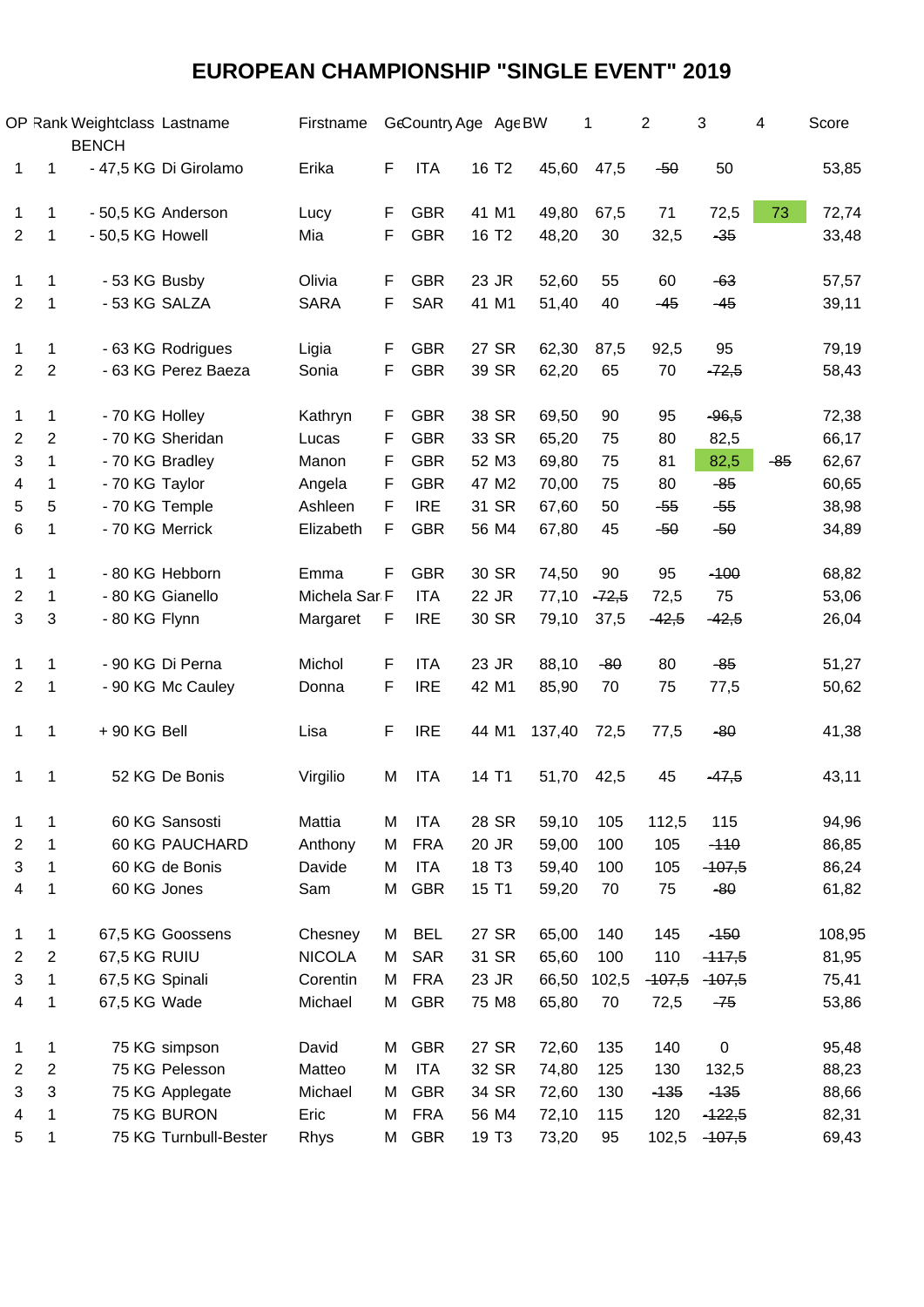# **EUROPEAN CHAMPIONSHIP "SINGLE EVENT" 2019**

|                |                | OP Rank Weightclass Lastname<br><b>BENCH</b> |                     | Firstname      |   | GeCountry Age Age BW |                   |                                | 1             | 2                     | 3         | 4      | Score  |
|----------------|----------------|----------------------------------------------|---------------------|----------------|---|----------------------|-------------------|--------------------------------|---------------|-----------------------|-----------|--------|--------|
| 1              | 1              |                                              | 82,5 KG Cardinali   | Matteo         | M | <b>ITA</b>           | 25 SR             | 80,10                          | 135           | 140                   | 145       |        | 91,70  |
| $\overline{2}$ | $\mathbf 1$    |                                              | 82,5 KG Mirabella   | Christian      | м | <b>ITA</b>           | 19 T <sub>3</sub> | 78,30                          | 140           | $-145$                | $-145$    |        | 90,02  |
| 3              | 3              |                                              | 82,5 KG CANNESSANT  | Benjamin       | M | <b>FRA</b>           | 31 SR             | 80,90                          | 130           | 135                   | 140       |        | 87,91  |
| 4              | 1              | 82,5 KG DORE                                 |                     | <b>LORENZO</b> | M | <b>SAR</b>           | 53 M3             | 81,80                          | 120           | 125                   | 127,5     |        | 79,43  |
| 5              | 1              |                                              | 82,5 KG Heybrock    | David          | М | <b>GBR</b>           | 56 M4             | 77,60                          | 115           | 125                   | $-130$    |        | 80,91  |
| 6              | $\overline{c}$ | 82,5 KG Panno                                |                     | Federico       | M | <b>ITA</b>           | 18 T <sub>3</sub> | 76,80                          | $-105$        | 105                   | $-107,5$  |        | 68,50  |
| $\overline{7}$ | 1              | 82,5 KG Legg                                 |                     | Bill           | M | <b>GBR</b>           | 80 M9             | 78,40                          | 65            | $-70$                 | $-70$     |        | 41,76  |
| 1              | 1              |                                              | 90 KG BOUDEKHANE    | Romuald        | M | <b>FRA</b>           | 47 M2             | 90,00                          | 145           | 150                   | $-152,5$  |        | 87,80  |
| $\overline{2}$ | 1              |                                              | 90 KG Tighineanu    | Bogdan         | M | <b>GBR</b>           | 44 M1             | 87,30                          | 135           | 140                   | $-145$    |        | 83,51  |
| 3              | 1              |                                              | 90 KG Mouchard      | Daniel         | М | <b>FRA</b>           | 71 M7             | 87,00                          | 112,5         | 115,5                 | 117,5     | $-120$ | 70,24  |
| 4              | 1              |                                              | 90 KG Whitebrook    | Timothy        | М | <b>GBR</b>           | 75 M8             | 86,60                          | 90            | 95                    | 100       |        | 59,95  |
| 5              | 1              |                                              | 90 KG Rossetto      | Simone         | M | <b>ITA</b>           | 22 JR             | 84,10                          | 90            | 95                    | $-100$    |        | 58,06  |
| 1              | 1              |                                              | 100 KG Matthews     | <b>Terry</b>   | M | <b>GBR</b>           | 35 SR             | 99,40                          | $-145$        | 145                   | 150       |        | 83,33  |
| $\overline{2}$ | 1              |                                              | 100 KG McComish     | john           | М | <b>GBR</b>           | 50 M3             | 99,90                          | 137,5         | 142,5                 | $-147,5$  |        | 78,99  |
| 3              | 1              |                                              | 100 KG Belloncle    | Philippe       | М | <b>FRA</b>           | 59 M4             | 98,50                          | 130           | 135                   | 0         |        | 75,30  |
| 4              | 1              | 100 KG Byrne                                 |                     | Reg            | M | <b>IRE</b>           | 48 M2             | 97,70                          | 125           | 127,5                 | $-130$    |        | 71,39  |
| 5              | 1              | 100 KG Bird                                  |                     | Jim            | M | <b>GBR</b>           | 81 M9             | 91,00                          | 80            | $-85$                 | $-85$     |        | 46,52  |
| 1              | 1              |                                              | 110 KG Thomas       | Neil           | М | <b>GBR</b>           | 47 M2             | 109,90                         | 175           | 185                   | $\pmb{0}$ |        | 99,27  |
| 2              | 1              |                                              | 110 KG Wozniak      | David          | M | <b>GBR</b>           | 41 M1             | 107,00                         | 160           | 167,5                 | 175       |        | 94,59  |
| 3              | $\overline{c}$ | 110 KG Pacino                                |                     | Marco          | M | <b>ITA</b>           | 41 M1             | 105,20                         | 80            | 85                    | 87,5      |        | 47,55  |
| 1              | 1              | 125 KG IMHOF                                 |                     | Pascal         | M | SWI                  | 37 SR             | 120,10                         | 185           | 192,5                 | 197,5     |        | 104,06 |
| $\overline{c}$ | 2              |                                              | 125 KG Charlesworth | Rhys           | М | <b>GBR</b>           | 29 SR             | 122,70                         | 190           | 195                   | $-200$    |        | 102,20 |
| 3              | 3              |                                              | 125 KG COLANGE      | Cédric         | М | <b>FRA</b>           | 36 SR             | 121,40                         | 170           | 180                   | $-185$    |        | 94,61  |
| 4              | 1              |                                              | 125 KG Tetzlaff     | Martin         | M | <b>GER</b>           | 48 M2             | 124,90                         | 175           | 180                   | $-185$    |        | 93,80  |
| 5              | 1              | 125 KG Büchi                                 |                     | Christoph      | М | SWI                  | 44 M1             | 122,60                         | $-172,5$      | 172,5                 | $-477,5$  |        | 90,42  |
| 6              | $\overline{c}$ | 125 KG Collins                               |                     | James          | М | <b>IRE</b>           | 49 M2             | 116,50                         | 145           | 150                   | $-152,5$  |        | 79,52  |
| $\overline{7}$ | 2              | 125 KG Harms                                 |                     | Orson          | M | <b>NED</b>           | 44 M1             | 122,30                         | 150           | $-160$                | $-160$    |        | 78,69  |
| 8              | 1              | 125 KG Grant                                 |                     | Peter          | M | <b>GBR</b>           | 66 M6             | 122,20                         | 110           | 115                   | $-123$    |        | 60,34  |
| 1              | $\mathbf 1$    |                                              | 145 KG Mc Hugh      | John           | M | <b>IRE</b>           |                   | 37 SR 128,30                   | 215           | $-220$                | 220       | $-231$ | 113,74 |
| $\overline{2}$ | $\overline{c}$ |                                              | 145 KG HERNANDEZ    | David          | M | <b>FRA</b>           |                   | 38 SR 138,60 212,5             |               | $-220$                | 220       | 230,5  | 111,08 |
| 1              | 1              | + 145 KG Hamers                              |                     | René           |   | M NED                |                   | 50 M3 158,40                   | 165           | 175                   | 180       |        | 87,28  |
|                |                |                                              | Equipped            |                |   |                      |                   |                                |               |                       |           |        |        |
| $\mathbf{1}$   | 1              |                                              | 67,5 KG Goossens    | Chesney        | M | <b>BEL</b>           | 27 SR             | 65,00 - 170                    |               | 170                   | $-175$    |        | 127,74 |
| 1              | 1              | 75 KG Santi                                  |                     | Alessio        | М | ITA                  | 31 SR             |                                | 71,00 - 162,5 | <del>-165</del>       | 165       |        | 114,63 |
|                | OUT            |                                              | 75 KG Vanhaverbeke  | Kenny          | M | <b>BEL</b>           | 35 SR             |                                | 73,60 - 145   |                       |           |        | 0,00   |
|                | OUT            |                                              | 100 KG Batterham    | Joshua         | M | <b>GBR</b>           | 29 SR             |                                |               | 99,10 - 227,5 - 227,5 |           |        | 0,00   |
|                |                |                                              |                     |                |   |                      |                   |                                |               |                       |           |        |        |
| $\mathbf{1}$   | 1              | 100 KG Pütz                                  |                     | David          |   | M GER                | 43 M1             | 95,20 - 155                    |               | 160                   | 165       |        | 93,59  |
| 1              | 1              |                                              | 110 KG Thomas       | Neil           | M | <b>GBR</b>           | 47 M2             | 109,90                         | 225           | $-232,5$              | 232,5     | $-251$ | 124,76 |
| $\overline{2}$ | 1              |                                              | 110 KG Wozniak      | David          | M | <b>GBR</b>           | 41 M1             | 107,00                         | 205           | 210                   | 217,5     |        | 117,56 |
| 1              | 1              |                                              | 125 KG Tetzlaff     | Martin         |   | M GER                | 48 M2             | 124,90 - 210                   |               | 210                   | $-221$    |        | 109,43 |
|                | <b>OUT</b>     | + 145 KG Hamers                              |                     | René           |   | M NED                |                   | 50 M3 158,40 227,5 232,5 235,5 |               |                       |           |        | 0,00   |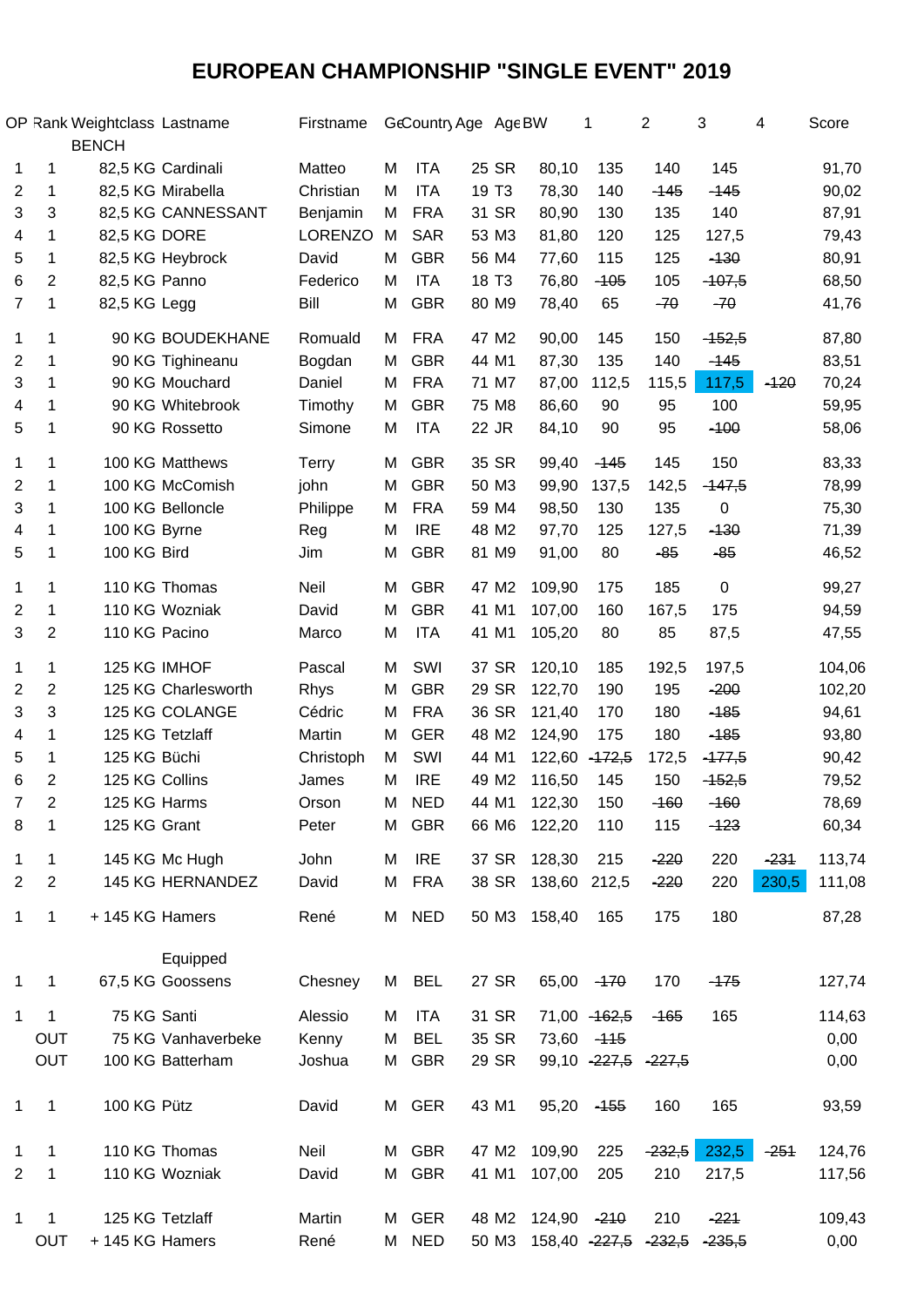### **WDFPF EUROPEAN "SINGLE EVENT"2019**

|                         |                | OP Age Weightclass<br>Deadlift | Lastname                | Firstname     |   |            |                   | Ge Country Age Age Weight attempt Lattempt attempt attempt. Score |          |          |          |          |        |
|-------------------------|----------------|--------------------------------|-------------------------|---------------|---|------------|-------------------|-------------------------------------------------------------------|----------|----------|----------|----------|--------|
| 1                       | 1              |                                | - 47,5 KG Di Girolamo   | Erika         | F | <b>ITA</b> | 16 T <sub>2</sub> | 46,00                                                             | 130      | 137,5    | $-140$   |          | 147,04 |
| 1                       | 1              | - 50,5 KG Reeves               |                         | Patricia      | F | <b>GBR</b> | 73 M7             | 48,70                                                             | 65       | 67,5     | 70       |          | 71,51  |
| $\overline{c}$          | 1              | - 50,5 KG Howell               |                         | Mia           | F | <b>GBR</b> | 16 T <sub>2</sub> | 48,70                                                             | $-65$    | 65       | 67,5     | 70,5     | 68,96  |
|                         |                |                                |                         |               |   |            |                   |                                                                   |          |          |          |          |        |
| 1                       | 1              |                                | - 53 KG SALZA           | <b>SARA</b>   | F | <b>SAR</b> | 41 M1             | 51,30                                                             | 120      | 132,5    | 135      | $-137,5$ | 132,21 |
| $\overline{\mathbf{c}}$ | $\overline{c}$ |                                | - 53 KG Mangarini       | Tamara        | F | <b>ITA</b> | 27 SR             | 51,30                                                             | 120      | 130      | $-145$   |          | 127,31 |
| 3                       | 1              | - 53 KG Busby                  |                         | Olivia        | F | <b>GBR</b> | 23 JR             | 52,40                                                             | 95       | 105      | $-115$   |          | 101,06 |
| 1                       | 1              |                                | - 63 KG Lapustea        | Simona        | F | <b>ITA</b> | 42 M1             | 62,40                                                             | 143      | 147,5    | $-152,5$ |          | 122,78 |
| $\overline{c}$          | 1              |                                | - 63 KG Hunter          | Freya         | F | <b>GBR</b> | 16 T <sub>2</sub> | 61,50                                                             | 90       | 100      | 105      |          | 88,48  |
|                         |                |                                |                         |               |   |            |                   |                                                                   |          |          |          |          |        |
| 1                       | 1              | - 70 KG Julien                 |                         | Marie         | F | <b>FRA</b> | 25 SR             | 69,80                                                             | 120      | $-130$   | 140      |          | 106,34 |
| 2                       | $\overline{c}$ |                                | - 70 KG Pazzaglini      | Ambra         | F | <b>ITA</b> | 37 SR             | 65,70                                                             | 125      | 132,5    | 135      |          | 107,58 |
| 3                       | 3              |                                | - 70 KG Temple          | Ashleen       | F | <b>IRE</b> | 31 SR             | 66,30                                                             | 127,5    | $-132,5$ | $-132,5$ |          | 100,83 |
| 1                       | 1              |                                | - 80 KG Di Perna        | Michol        | F | <b>ITA</b> | 23 JR             | 77,00                                                             | 160      | $-165$   | $-165$   |          | 113,28 |
| $\overline{c}$          | $\overline{c}$ | - 80 KG Flynn                  |                         | Margaret      | F | <b>IRE</b> | 30 SR             | 78,90                                                             | 100      | 110      | $-115$   |          | 66,62  |
|                         |                |                                |                         |               |   |            |                   |                                                                   |          |          |          |          |        |
| 1                       | 1              | + 90 KG Bell                   |                         | Lisa          | F | <b>IRE</b> | 44 M1             | 138,20                                                            | 130      | 140      | 147,5    |          | 78,62  |
| 1                       | 1              |                                | 52 KG De Bonis          | Virgilio      | M | <b>ITA</b> | 14 T1             | 51,30                                                             | $-142,5$ | 142,5    | $-145$   |          | 137,75 |
| 1                       | 1              |                                | 56 KG AUGUSTE           | Thibault      | M | <b>FRA</b> | 20 JR             | 55,20                                                             | 145      | 152,5    | $-160$   |          | 135,54 |
| $\overline{c}$          | 1              |                                | 56 KG Catricala         | Domenico      | M | <b>ITA</b> | 82 M9             | 52,30                                                             | 115      | 127,5    | 135      |          | 127,60 |
|                         |                |                                |                         |               |   |            |                   |                                                                   |          |          |          |          |        |
| 1                       | 1              |                                | 60 KG Jones             | Sam           | M | <b>GBR</b> | 15 T1             | 59,20                                                             | 142,5    | 147,5    | 152,5    | 157,5    | 125,69 |
| OUT                     |                |                                | 60 KG de Bonis          | Davide        | M | <b>ITA</b> | 18 T <sub>3</sub> | 59,20                                                             | $-185$   | $-185$   | $-185$   |          | 0,00   |
|                         |                |                                |                         |               |   |            |                   |                                                                   |          |          |          |          |        |
| 1                       | 1              | 67,5 KG RUIU                   |                         | <b>NICOLA</b> | M | <b>SAR</b> | 31 SR             | 65,40                                                             | $-190$   | 200      | $-207,5$ |          | 149,42 |
| 2                       | 1              |                                | 67,5 KG Gianello        | Roberto       | M | <b>ITA</b> | 64 M <sub>5</sub> | 66,40                                                             | 170      | 175      | 180      |          | 132,61 |
| 3                       | 1              |                                | 67,5 KG Van den Broecke | Daniel        | M | <b>BEL</b> | 22 JR             | 65,60                                                             | 130      | 142,5    | 152,5    |          | 113,61 |
| 1                       | 1              |                                | 75 KG simpson           | David         | M | <b>GBR</b> | 27 SR             | 72,50                                                             | 240      | 255      | $-262,5$ |          | 174,11 |
| 2                       | 1              |                                | 75 KG Turnbull-Bester   | Rhys          | M | <b>GBR</b> | 19 T <sub>3</sub> | 72,90                                                             | 180      | 195      | 207,5    |          | 141,04 |
| 3                       | 1              |                                | 75 KG Phillips          | Michael       | M | <b>GBR</b> | 64 M5             | 74,00                                                             | 180      | $-195$   | $-195$   |          | 120,85 |
| 1                       | 1              |                                | 82,5 KG Paisley         | <b>Brett</b>  | M | <b>GBR</b> | 46 M2             | 81,20                                                             | 240      | 250      | 260      |          | 162,81 |
| 2                       | $\overline{c}$ | 82,5 KG Fanni                  |                         | Nicolas       | M | <b>FRA</b> | 29 SR             | 80,70                                                             | 215      | $-230$   | 230      |          | 144,67 |
| 3                       | 1              | 82,5 KG Dore                   |                         | Lorenzo       | M | <b>SAR</b> | 53 M3             | 81,60                                                             | 200      | 215      | $-220$   |          | 134,18 |
| 4                       | 1              | 82,5 KG Panno                  |                         | Federico      | M | <b>ITA</b> | 18 T <sub>3</sub> | 77,00                                                             | 200      | $-210$   | 210      |          | 136,73 |
| 5                       | 5              |                                | 82,5 KG Cardinali       | Matteo        | M | <b>ITA</b> | 25 SR             | 80,20                                                             | 210      | $-225$   |          |          | 132,68 |
| 6                       | 1              | 82,5 KG Parks                  |                         | Frank         | M | <b>GBR</b> | 17 T <sub>2</sub> | 80,40                                                             | 210      | $-220$   | $-220$   |          | 132,45 |
| 7                       | 2              |                                | 82,5 KG Mirabella       | Christian     | M | <b>ITA</b> | 19 T <sub>3</sub> | 77,70                                                             | 200      | $-210$   | $-210$   |          | 129,34 |
| 8                       | 1              | 82,5 KG Spiteri                |                         | Francis       | M | <b>MAL</b> | 70 M7             | 81,40                                                             | 160      | 175      | 180      |          | 112,52 |
|                         |                |                                |                         |               |   |            |                   |                                                                   |          |          |          |          |        |